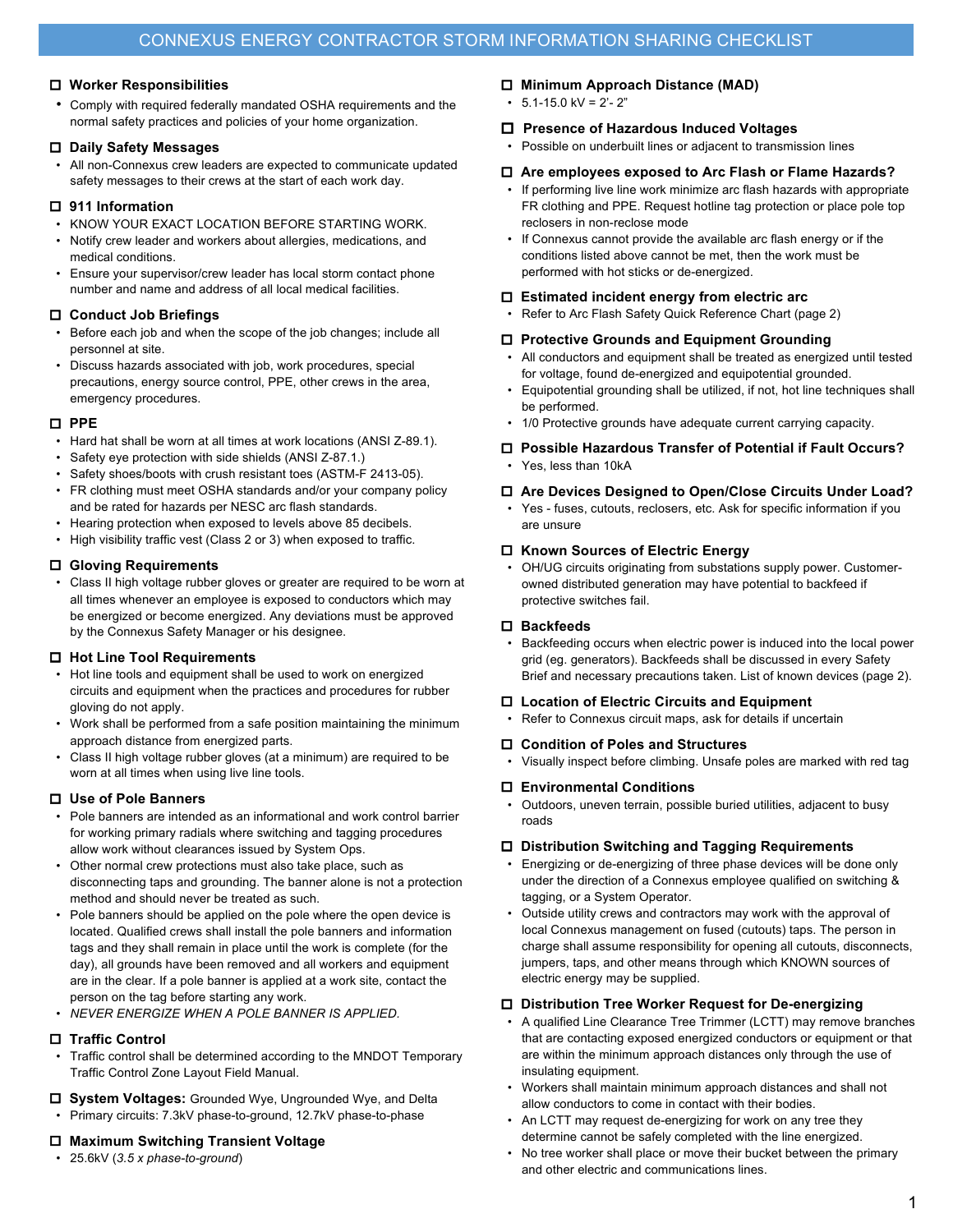# o **Environmental Management of Spills**

- Report to Connexus management immediately for instructions
- OSI Environmental Services Spill response, cleanup, and disposal Hotline: (1-800-777-8542)
- Over 5 gallons report within 1 hour to MN Duty Officer 1-800-422-0798

| with and without Hot Line Tool (HLT)          |            |                                                  |                |                |             |                |
|-----------------------------------------------|------------|--------------------------------------------------|----------------|----------------|-------------|----------------|
| 3 Phase Pad-mount Transformer Hazard Category |            |                                                  |                |                |             |                |
|                                               |            |                                                  | 15" Distance   |                | 8' Distance | Arc Flash      |
|                                               |            | <b>Hazard Category</b><br><b>Hazard Category</b> |                |                | Boundary    |                |
|                                               |            |                                                  |                |                |             | w/o HLT        |
| Voltage                                       | <b>kVA</b> | w/o HLT                                          | w/ HLT         | w/o HLT        | w/HLT       | (Ft)           |
| 120/208                                       | 45         | 1                                                | 1              | 1              | 1           | 2              |
| 120/208                                       | 75         | 1                                                | 1              | 1              | 1           | $\overline{2}$ |
| 120/208                                       | 112.5      | 1                                                | 1              | 1              | 1           | 3              |
| 120/208                                       | 150        | 1                                                | 1              | 1              | 1           | 3              |
| 120/208                                       | 225        | 1                                                | 1              | 1              | 1           | 3              |
| 120/208                                       | 300        | $\overline{2}$                                   | $\overline{2}$ | 1              | 1           | 4              |
| 120/208                                       | 500        | $\overline{2}$                                   | $\overline{2}$ | 1              | 1           | 4              |
| 120/208                                       | 750        | 1                                                | 1              | 1              | 1           | 3              |
| 277/480                                       | 45         | 1                                                | 1              | 1              | 1           | 1              |
| 277/480                                       | 75         | 1                                                | 1              | 1              | 1           | 2              |
| 277/480                                       | 112.5      | 3                                                | 1              | 1              | 1           | 5              |
| 277/480                                       | 150        | 3                                                | 1              | 1              | 1           | 5              |
| 277/480                                       | 225        | 3                                                | 1              | 1              | 1           | 10             |
| 277/480                                       | 300        | 3                                                | 1              | 1              | 1           | 9              |
| 277/480                                       | 500        | N/A                                              | $\overline{2}$ | 1              | 1           | 18             |
| 277/480                                       | 750        | 3                                                | 1              | 1              | 1           | 8              |
| 277/480                                       | 1000       | N/A                                              | 1              | 1              | 1           | 15             |
| 277/480                                       | 1500       | N/A                                              | $\overline{2}$ | 1              | 1           | 18             |
| 277/480                                       | 2000       | N/A                                              | 3              | $\overline{2}$ | 1           | 23             |

| 3 Ph Pole-Mounted Transformer Hazard Category |            |                        |                |                        |            |                |
|-----------------------------------------------|------------|------------------------|----------------|------------------------|------------|----------------|
|                                               |            | 15" Distance           |                | 8' Distance            |            | Arc Flash      |
|                                               |            | <b>Hazard Category</b> |                | <b>Hazard Category</b> |            | Boundary       |
|                                               |            |                        | W/             |                        | w/         | w/o HLT        |
| Voltage                                       | <b>kVA</b> | w/o HLT                | <b>HLT</b>     | w/o HLT                | <b>HLT</b> | (Ft)           |
| 120/208                                       | 75         |                        |                |                        |            | 2              |
| 120/208                                       | 150        |                        |                |                        |            | 2              |
| 120/208                                       | 300        |                        |                |                        |            | 2              |
| 120/208                                       | 500        |                        |                |                        |            | $\overline{2}$ |
| 120/208                                       | 750        |                        |                |                        |            | 2              |
| 277/480                                       | 75         |                        |                |                        |            | 2              |
| 277/480                                       | 150        | 3                      |                |                        |            | 4              |
| 277/480                                       | 300        | 3                      |                |                        |            | 5              |
| 277/480                                       | 500        | Δ                      | $\overline{2}$ |                        |            |                |
| 277/480                                       | 750        | N/A                    |                |                        |            | 10             |

| Hazard<br>Risk | Clothing<br>Description                                                                                            | Clothing<br>Layers | Min Arc Rating<br>of PPE<br>(cal/cm <sup>2</sup> ) |
|----------------|--------------------------------------------------------------------------------------------------------------------|--------------------|----------------------------------------------------|
| Category       |                                                                                                                    |                    |                                                    |
| 0              | Long Sleeve Shirt & Denim Jeans                                                                                    |                    | 0                                                  |
| $\mathbf{1}$   | FR Shirt & Pants + Hard Hat                                                                                        | 1                  | 4                                                  |
| $\overline{2}$ | <b>Cotton Underwear + FR Shirt &amp;</b><br>Pants + Hard Hat & Face Shield +<br><b>Hearing Protection</b>          | $1$ or $2$         | 8                                                  |
| $\overline{3}$ | Cotton Underwear + FR Shirt &<br>Pants + FR Coverall + Hard Hat &<br>HRC 3 Flash Suit Hood + Hearing<br>Protection | $2$ or $3$         | 25                                                 |
| $\overline{4}$ | Cotton Underwear + FR Shirt &<br>Pants + HRC 4 Flash Suit + Hard<br><b>Hat + Hearing Protection</b>                | 3 or more          | 40                                                 |

# o **Connexus Contact List**

- System Operations: 763-323-2660, 2661, 2262, 2263
- Line Supervisors: Tim Bergh 763-286-2249 Tom Hoxter 763-286-1324
- Operations Mgr: Greg Groenjes 763-218-8254
- Vegetation Coord: Brian Weidenfeller 763-286-1161

# **ARC FLASH SAFETY QUICK REFERENCE CUSTOMER OWNED GENERATORS**

| <b>Account Name</b>                        | Gen Size (kW) | Circuit           |
|--------------------------------------------|---------------|-------------------|
| Anoka County - Highway Department          | 230           | BUL03             |
| Anoka County - Human Services              | 800           | APT24             |
| Anoka County - Medical Examiners           | 550           | ENP03             |
| Anoka County - Parks Activity Center       |               | BUL03             |
| Anoka County - Sheriffs Department         | 550 or 500?   | BUL06             |
| Camilia Rose Care Center                   | 250           | VTN03             |
| City of Big Lake - Water Treatment         |               |                   |
| City of Big Lake - WWTF                    | 1000          | RML05             |
| City of Blaine - City Hall                 | 350           | APT02             |
| City of Blaine - Public Works Sites - WWTF | 800           | JON01             |
| City of Isanti - Water Treatment           | 250           | IST04             |
| City of Oak Grove - City Hall              | 100           | EBL05             |
| City of St. Francis - Public Works         | 600           | STF02             |
| City of St. Francis - Water Treatment      | 600           | STF01             |
| City of Vadnais Heights - Public Works     | 450           | VDH03             |
| City of Zimmerman - 4th Ave Well Pump      |               | ZIM07             |
| City of Zimmerman - WWTF                   | 750           | ZIM06             |
| <b>Connexus Energy</b>                     | 500           | ENP01             |
| County Market - Andover                    | 750           | CRK02             |
| County Market - St. Francis                | 1,250         | STF02             |
| Cub Foods - Coon Rapids (Riverdale)        | 1,000         | CRK09             |
| Cub Foods - White Bear Lake                | 1,000         | VDH02             |
| Earl M. Jorgensen (EMJ)                    | 400           | APT01             |
| Festival Foods - Andover (Knowlans)        | 750           | BUL04             |
| HOM Furniture - Coon Rapids                | 1,000         | WDT04             |
| IC Systems                                 | 650           | VDH21             |
| Medtronics                                 | 2,000         | VTN05             |
| Medtronics                                 | 2,000         | VTN06             |
| Metro Transit - Big Lake                   | 1,000         | RML04             |
| Metro Transit - Blaine                     | 250           | LXN04             |
| Metro Transit - Foley                      |               | WDT05             |
| National Sports Center - Expansion Rink    | 1,000         | APT25             |
| National Sports Center - Super Rink        | 1,000         | APT25             |
| <b>Northern Counties</b>                   |               | AKA04             |
| Northtown Mall - Blaine (1)                | 1,500         | NTN <sub>06</sub> |
| Northtown Mall - Blaine (2)                | 1,500         | NTN06             |
| Rainbow Foods - Blaine                     | 800           | NTN <sub>03</sub> |
| Soderquist Market                          |               |                   |
| Spire Credit Union                         |               | CRK01             |
| Target - Andover                           | 1000 OR 750?  | BUL04             |
| Target - Blaine                            | 750 OR 1000?  | APT21             |
| Target - Coon Rapids                       | 750           | CRK05             |
| Walmart - Coon Rapids                      | 600           | CRK09             |